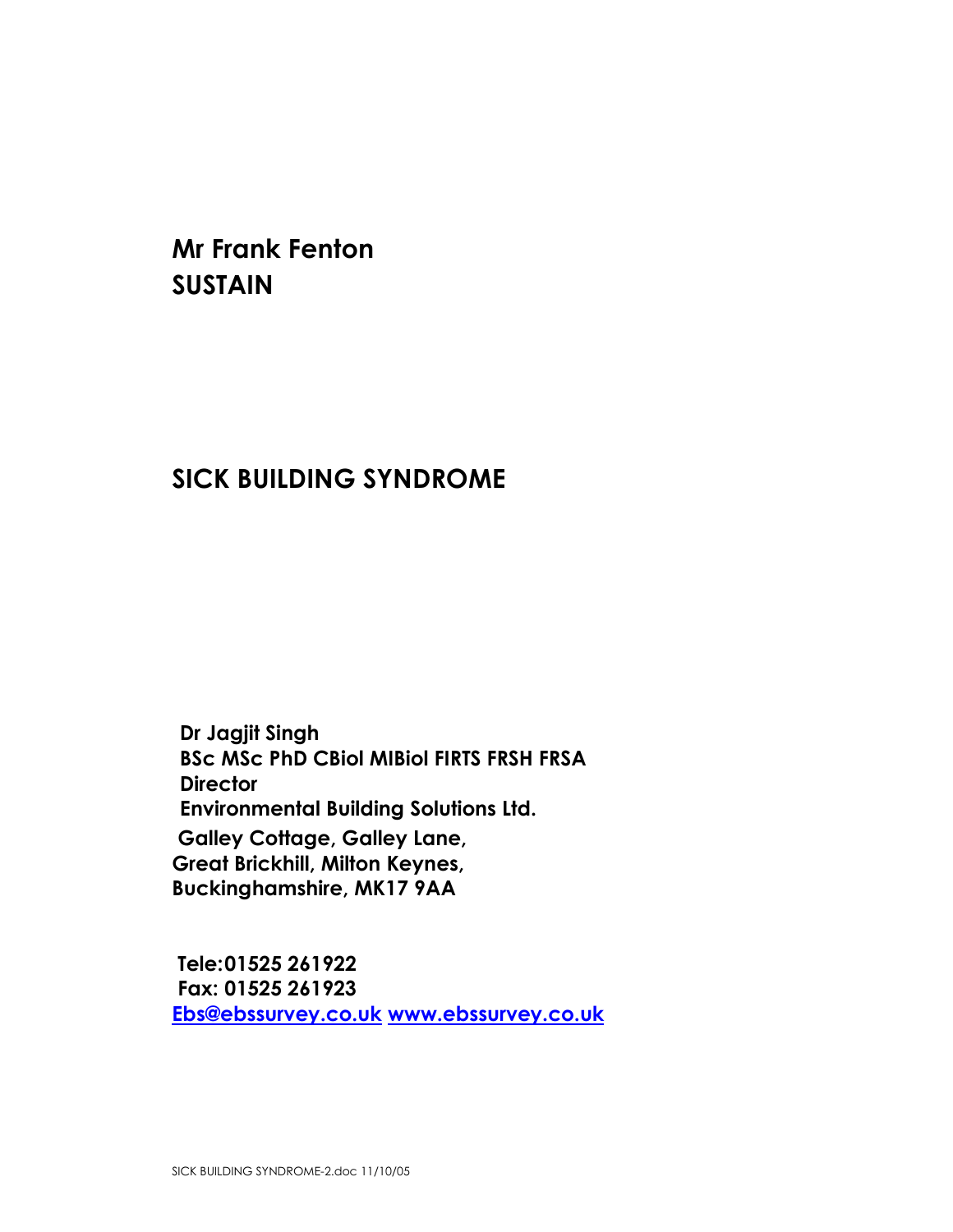## SICK BUILDING SYNDROME

The world health organisation (WHO) defines health as a state of complete physical, mental and social well being, it is not merely the absence of disease and infirmity. The term Sick Building Syndrome (SBS) is frequently used to describe a set of symptoms often reported by occupants of certain buildings. The other terms used are Tight Building Syndrome and Stuffy Office Syndrome. The symptoms are supposed to be direct or indirect consequences of the following factors:

- Design and construction factors
- Environmental factors
- Perceptual and psychological factors
- cultural and organisational factors(1, 2, 3 & 4).

A majority of the occupants in these buildings complain, and most frequent complaint is irritation of eyes, nose, and throat. Many different factors are known to be potential agents for the symptoms and no definitive causality has been identified yet. Volatile organic compounds (VOC) are known to have a potency to cause symptoms like those included in SBS. A dose-response relation for sensory reactions and mucosal irritation caused by volatile organic air pollutants is at 3 mg/m(about 0.9 PPM toluene equivalent) for the total volatile organic compounds (TVOC) is suggested for the nonindustrial indoor climates (5).

Five categories of symptoms exemplified by some complaints reported by occupants supposed to suffer from sick building syndrome (5).

- Sensory irritation in eyes, nose, and throat Examples: pain, sensation of dryness, smarting feeling, stinging irritation, hoarseness voice problems
- Neurogenic or general health symptoms Examples: headache, sluggishness, mental fatigue, reduced memory, reduced capability to concentrate, dizziness, intoxication, nausea and vomiting, tiredness
- Skin irritation Examples: pain, reddening, smarting or itching sensations, dry skin
- Unspecific hypersensitivity reactions Examples: running nose and eyes, asthma-like symptoms among non-asthmatics, sounds from the respiratory systems.
- Odour and taste symptoms Examples: changed sensitivity of olfactory or gustatory sense, unpleasant olfactory or gustatory perceptions.

The five categories of symptoms shown above cover the major complaints. Irritation of mucousal membranes in eyes, nose, and throat are among the most frequent symptoms. Other symptoms, e.g. from lower airways or from internal organs, should be infrequent.

A large majority of occupants report symptoms. The symptoms appear especially frequent in one building or in part of it. No evident causality can be identified, in relation either to exposure or to occupant sensitivity(5 & 6). The WHO-group stated that more than 30% of all new buildings seem to be affected by SBS.